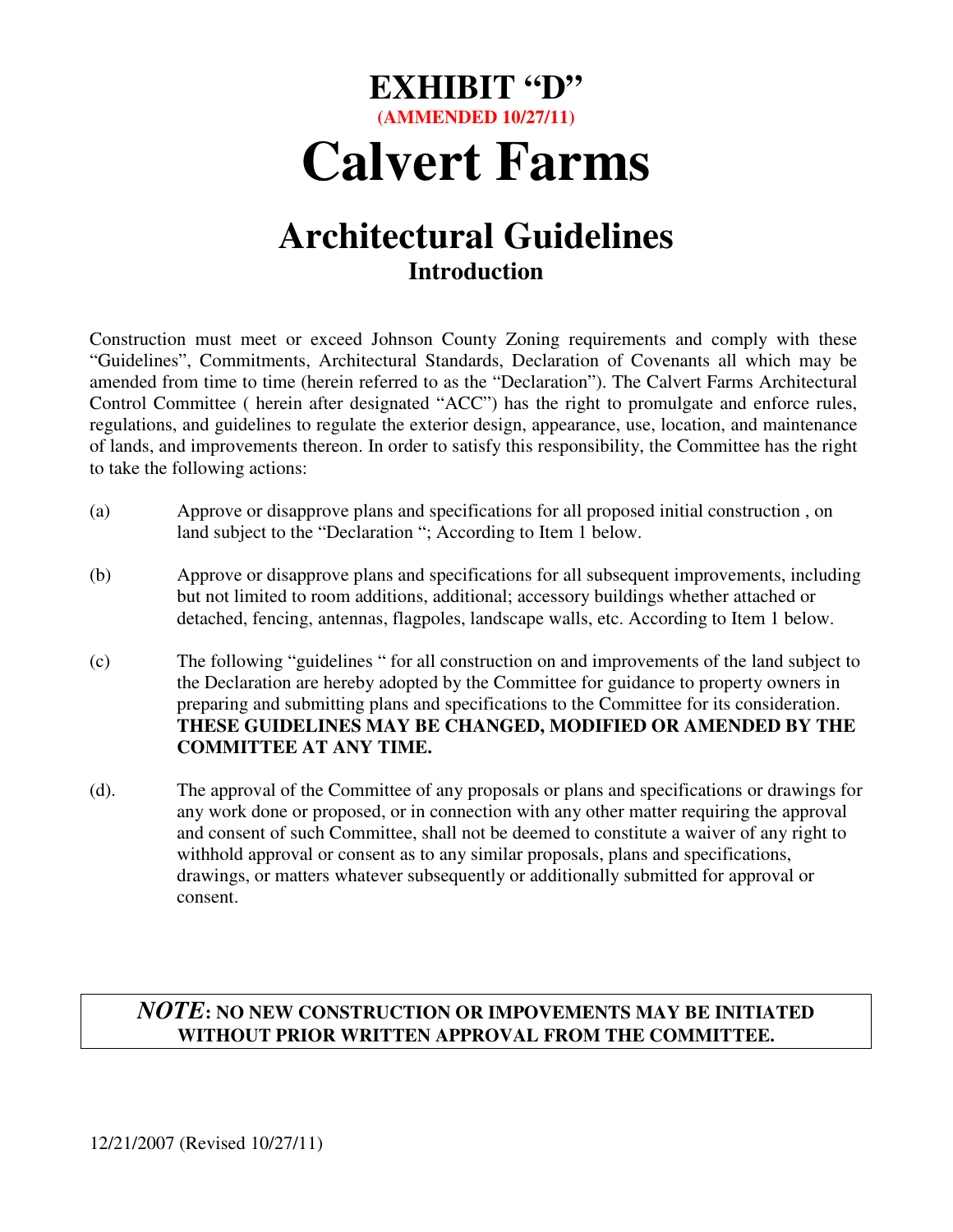## **I. CONSTRUCTION APPROVAL**

The owner or owners of a lot shall be responsible for the performance of all requirements of these guidelines by builders, contractors, and all subcontractors employed by or through such owners. In the case of a builder constructing a speculative home or sales model, the builder will be held responsible for meeting the requirements.

#### **1. Method of Approval**

The Committee shall review plans within fifteen (15) days of complete submittal. The 15 days does not start until all necessary items as listed on the Plan Approval Application Form, attached, are received by the Committee. Upon approval a Plan Approval Application Form, shall be returned with one (1) set of plans stamped. "Approved," signed and dated by the Architectural Control Committee "committee". The Committee shall retain one (1) set of plans and a Plan Approval Application Form for its file. If the Committee disapproves the plans, written notice of such shall be given to the lot owner and shall specify the reason or reasons for such disapproval. Construction may not start until all plans have received "approval" from the Committee.

 If the Committee fails to act within the 15 day time frame as stated above, then the submitted plans or revisions shall be deemed acceptable. The 15 days does not start until all necessary items as listed on the Plan Approval Application Form, attached, are received by the Committee.

#### **2. Resubmittal**

If the Committee has disapproved any of the submitted plans, it is the responsibility of the owner to see that corrections or modifications are made in compliance with the Committee comments. Two sets of corrected plans shall then be resubmitted, with the changes "noted." The time frame for approval or disapproval is an additional 30 days in which the time frame will start once the two sets of corrected plans are submitted with any additional requested documentation.

 If the Committee fails to act within the 30 day time frame as stated in this document then the submitted plans or revisions shall be deemed acceptable.

#### **3. General Requirements for Construction**

While detailed construction requirements may vary by specific areas or sections of the property, the general requirements are set forth below.

#### (a.)**Builder Deposit**

Each builder shall be required to deposit a \$2,500 non interest bearing security deposit with the Declarant who is also the Developer for the faithful compliance with the "Guidelines" contained herein and the "Declaration" including but not limited to the sidewalk obligation. The deposit shall be held in escrow and promptly returned upon completion of the requirements of the Builder. In the event the Builder fails to comply with any terms contained herein or the declaration of covenants and restrictions, the security deposit shall be applied to any cost that may be incurred by the Developer for the corrective work; provided, however, the Developer shall not be obligated to perform any corrective work made necessary by the Builder.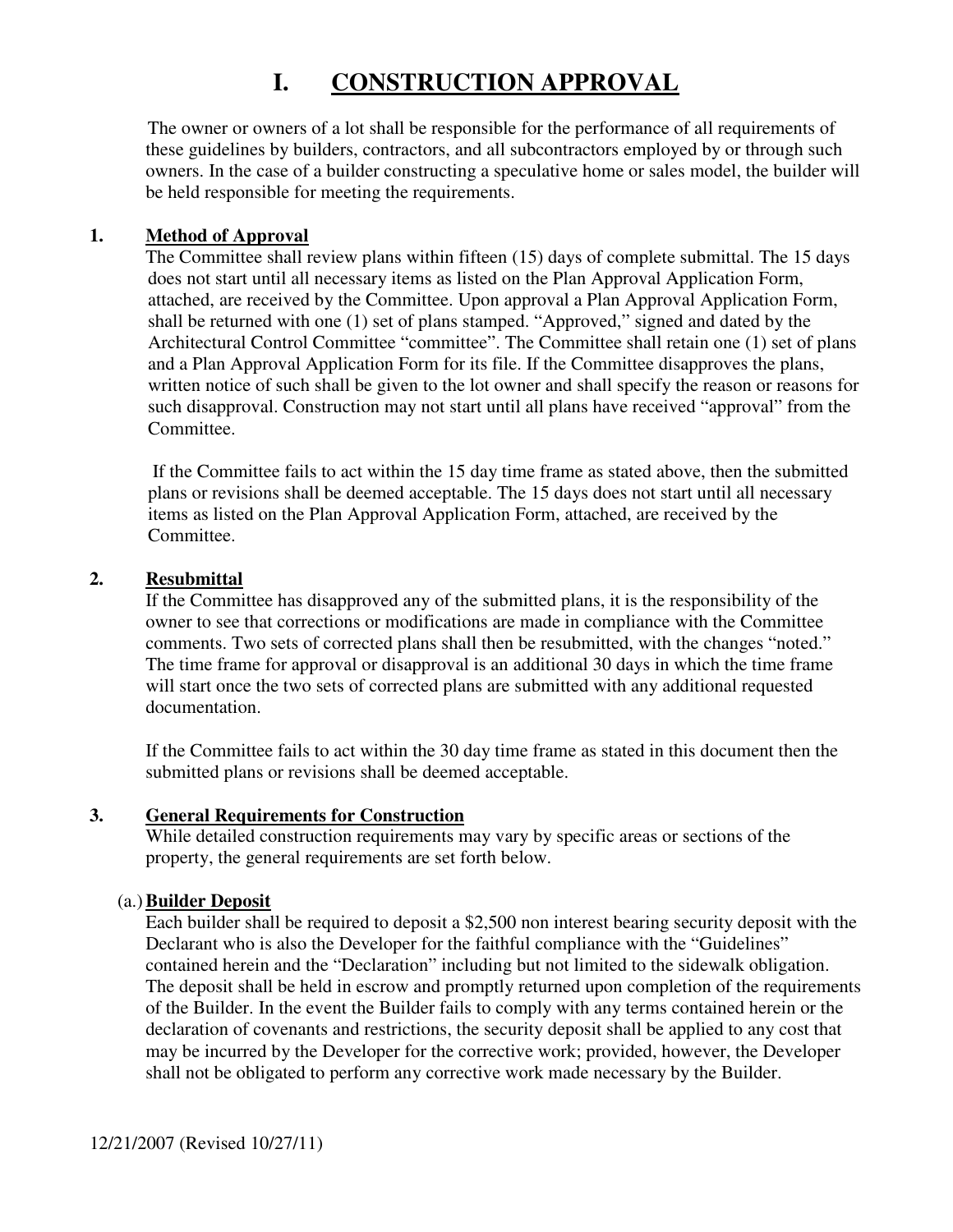#### (b.)**Square Footage**

All single-family residences shall have minimum square footage living area requirements which are specified as follows:

2,000 square feet on the ground floor for single level, and

2400 square feet in the aggregate for multi-level (1,400 square feet – ground floor). The square footage of a residence shall not include porches, terraces, garages, carports, accessory buildings, or basements. The square footage requirement shall be calculated by using the outside of exterior wall building dimensions. On a multi level residence only the square footage above Johnson County's established main floor finish grade elevation may be used in calculating square footage totals. All garages must be 2 1/2 car attached with interiors dry walled and painted.

#### (c.) **Construction Trash**

All builders will be required to utilize a twenty (20) cubic yard trash receptacle for each home during periods of construction in order to properly retain and dispose of debris and to preserve the overall appearance of the community while under construction. All trash receptacles are to be emptied on a continual basis during construction so as to limit the possibility of trash blowing out of receptacle.

#### (d.)**Temporary Driveway**

To comply with Johnson County's and The State of Indiana's Erosion Control measures during home construction, each builder is required to install and maintain a stone driveway on each lot before any earth work can commence. Such temporary drive shall consist of #2 and/or #53 stone and provide for construction access from the public street to the building area. All driveways must be of a permanent and approved hard surface material before the home shall be occupied.

#### (e.) **Damage Control**

Each builder shall be responsible for damage to adjacent lots or the public street caused by but not limited to its suppliers, agents, delivery men, subcontractors, etc.

#### **Builders are responsible for keeping all streets clear of mud or dirt by cleaning as often as necessary as determined by the developer.**

#### (f.) **Colors and Materials of Homes**

Materials used on the exterior of the homes and improvements are subject to the approval of the Committee, and all exterior colors are, generally, to be subdued, earthen tones, or white, and compatible with other structures in or planned for the adjacent area. The Committee discourages the use of the same brick or exterior finish on adjacent lots.

#### (g.)**Yards**

By applicable zoning ordinance, the "front yard" of a lot is considered to be that area between the public street frontage of the house, regardless of how the house is faced, and minimum front yard and rear yard setbacks must comply with the requirements therefore referred to in the Plat Restrictions. A corner lot is considered to have two "front yards", both of which are between the public street frontage of the house. The side yard setbacks are a 20' aggregate, with a 10' minimum required. The rear yard setback line shall be at least twenty (20) feet from the rear lot line. All setbacks are subject to approval or revision by any changes in applicable ordinances by Johnson County.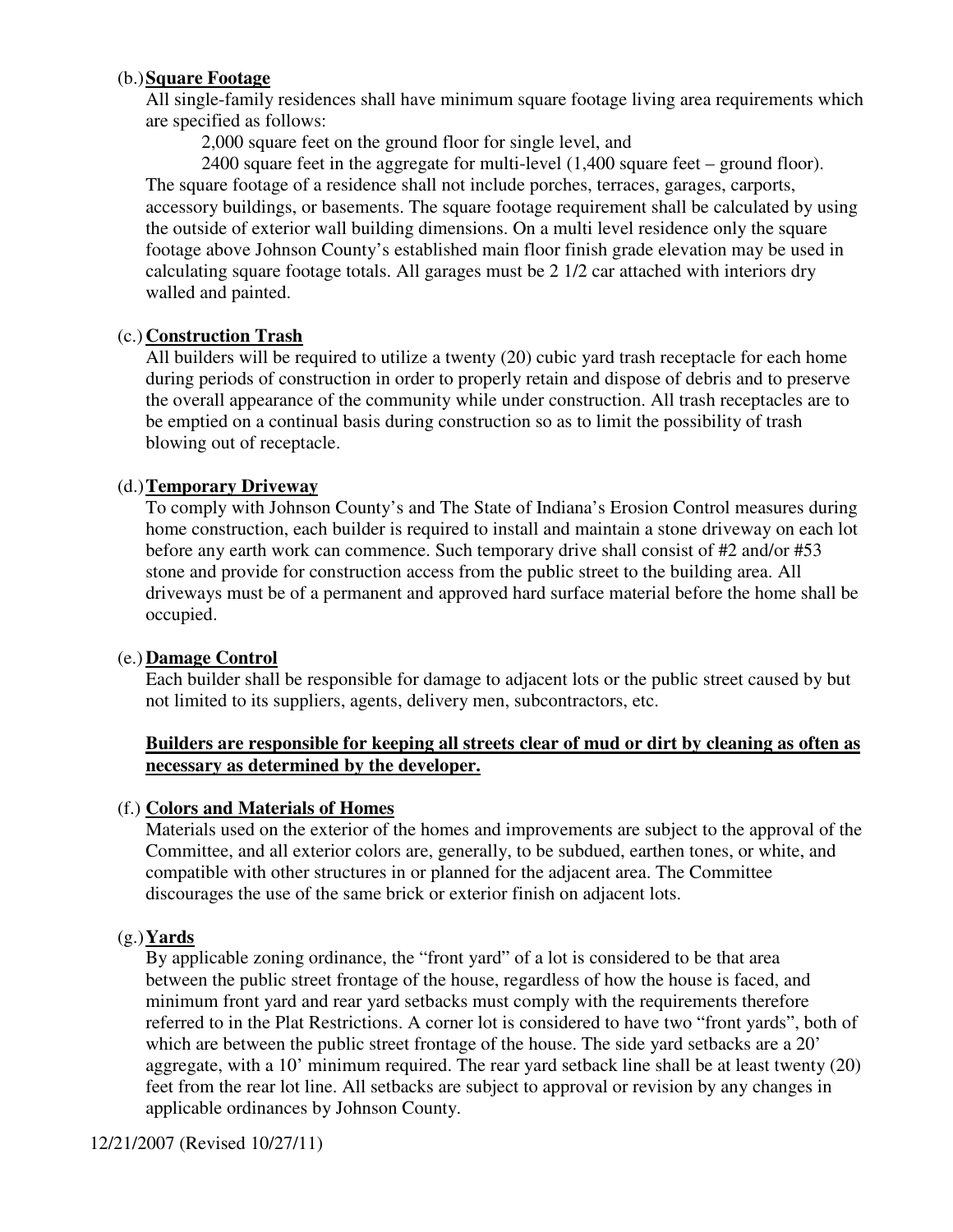#### (h.)**Erosion Control and Tree Protection Requirements**

The owner or owners of a lot shall be responsible for the performance of all requirements of these guidelines by builders and contractors employed by or engaged through such owner or owners. During periods of construction of a home, or improvements on a lot, the builder shall provide adequate physical barriers, such as straw bales or snow fencing, in order to protect trees from damage by construction equipment or related activities. Builders shall be required to exercise erosion control measures to prevent silt transportation to the main drainage ways. Builders must provide silt fence around the perimeter of the property as required by Johnson County's Planning Department. Builders shall provide appropriate temporary seeding of disturbed earth areas and temporary wood or stray bale dams to restrict silt sediment transportation as the site requires. Builders must comply with all of the State of Indiana's Rule 5 requirements.

#### **Builders must provide silt fence along rear and side swales already established, seeded and straw blanketed by the developer. No construction activity shall take place in these swales. provide silt fence along rear and side swales already established, seeded and straw blanketed by the developer. No construction activity shall take place in these swales.**

#### (i) **Storm Water Drainage**

To aid in the efficient operation of the storm water drainage system of the entire property subject to the Declaration, all water discharged from improvements on such lot, including, but not limited to, water discharged from or through roofs, downspouts, sump pumps, gravity drains, water treatments, and geothermal devices, patios, pool decks, and tennis courts, shall be directed in accordance with Johnson County Subdivision Control Ordinance Section 6-102-5- C.2.j. The site plan or plot plan for a lot submitted to the Committee for its approval shall reflect compliance with the forgoing provisions. The builder is responsible for maintaining proper lot elevations at the perimeter of the residence as well as developing, the side yard swales as they shown on the development plans. As noted in this document [Section II (4)] all sump pump discharge shall be to a designated area within each lot as shown on the approved Calvert Farms Final development plans.

(j.) **Utilities** All utilities shall be installed underground.

#### **4. Plans and Specifications**

In order to properly review proposed constructions, the Committee has established the following drawings as a minimum for submittal to the Committee. Submittal for committee approval shall include all items below. Clarification drawings and details may be requested by the Committee prior to approval, if adequate details are not included in the plans before the submittal will be deemed complete (complete submittal).

#### (a.)**Plot Plan**

The plot plan shall include the location of all existing trees and their caliper, proposed structure, driveways, walks, terraces, decks, pools, fences, etc. The plan shall also include all existing and proposed elevations, contours, and finished floor elevations, proposed and existing utilities and pre-construction and post-construction drainage and sump pump discharge location. The plan is to be prepared by a licensed engineer or land surveyor and contain all information as required by Johnson County.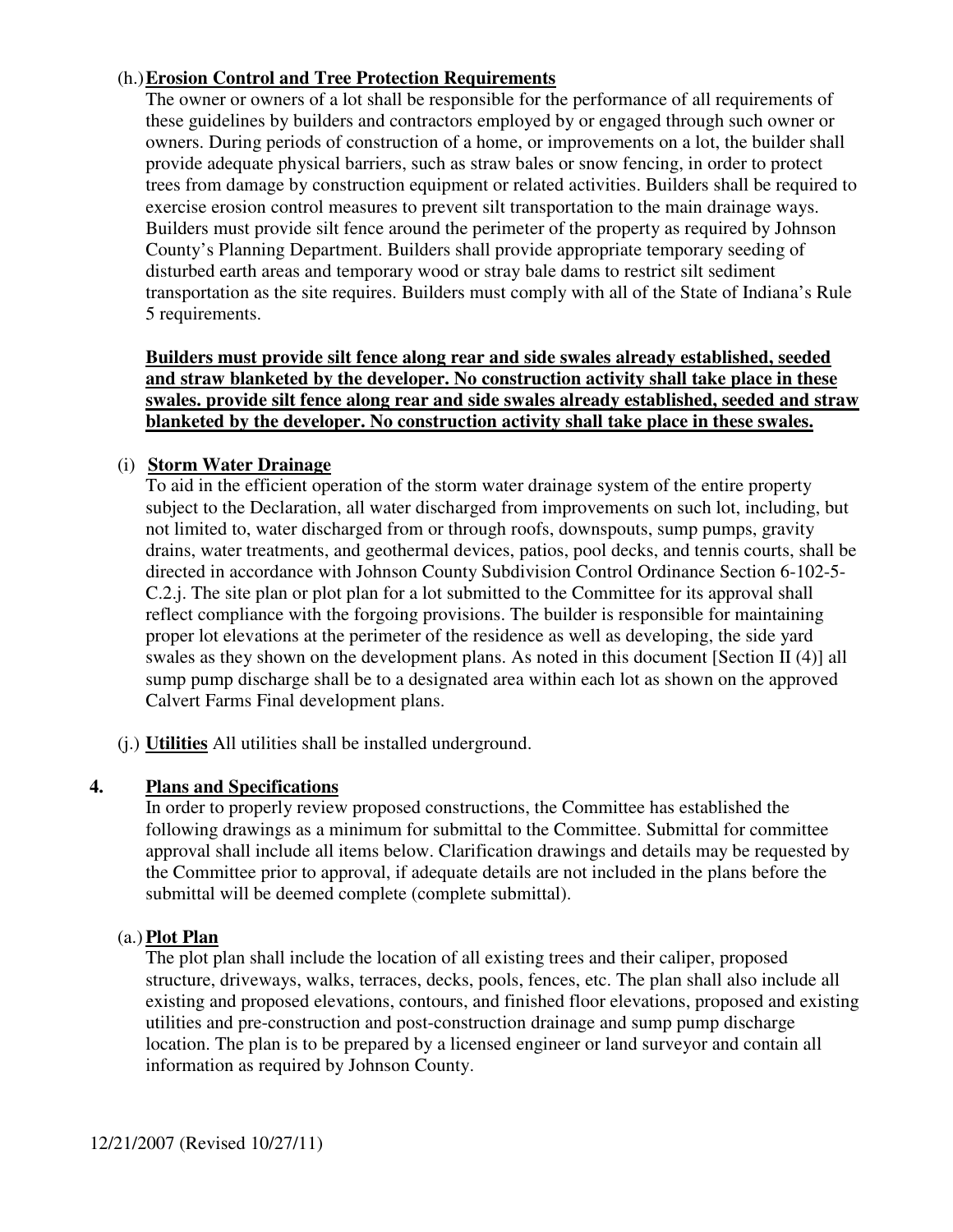#### (b.)**Foundation Plan**

- (c.) **Elevations** Front, rear, and both sides.
- (d.) **Details** Exterior.

#### (e.) **Specifications**

For all exterior building colors, finished, and materials. All site-related plans shall be drawn at a scale of not less than  $1'' = 30'$ . All architectural plans are to be drawn at a scale of not less than  $" = 1'$ . All plans shall be full-dimensional and presented in duplicate (two sets).

## **II. ARCHITECTUAL GUIDELINES**

As noted previously, any construction of a new residence or improvement, or any addition to an existing building or an exterior alteration or change to an existing building must have the prior written approval of the Committee before any work is undertaken.

The Committee has established these " Guidelines" for specific types of construction and improvements on land subject to the Declaration, and includes but not limited to; any addition, exterior alteration, or change to an existing building with such changes to be compatible with the design character of the original building. Any new detached structure (if permitted) shall be compatible with the existing structure.

#### **1. Minimum Building Size**

The minimum building square footages of the living area of residences in Calvert Farms are to be found in the "Guidelines" of its Architectural Control Committee which are available from the Declarant and presently are:

2,000 square feet for a single story residence;

2,400 square feet in the aggregate for a multi story residence with no less than

1,400 square feet at the ground level.

As long as the economy allows the developer is predisposed to require higher than the minimum square footage requirements without relinquishing the right to allow those projects that meet the minimums. All of these minimums exclude garages, basements, verandas and open porches and decks.

#### **2. Garages and Driveways**

No dwelling shall have less than a full size 2 1/2-car attached garage (no less than 600 square feet), unless otherwise approved by the Committee. All garages must have drywall applied to all walls and ceilings with seams taped and be painted. All driveways must be concrete or an acceptable alternate, as approved by the Committee. Extensions, widening, or re-routing of existing driveways must have the approval of the Committee prior to construction. No asphalt driveways will be permitted.

(a) **Accessory Buildings** No mini barns, storage sheds, outbuildings, or similar structures, will be permitted in the subdivision. Accessory pool, hot tub/spa houses may be approved by the Committee as long as they have a roof and exterior color scheme similar to the main residence and the design is architecturally compatible with the residence. This decision is at the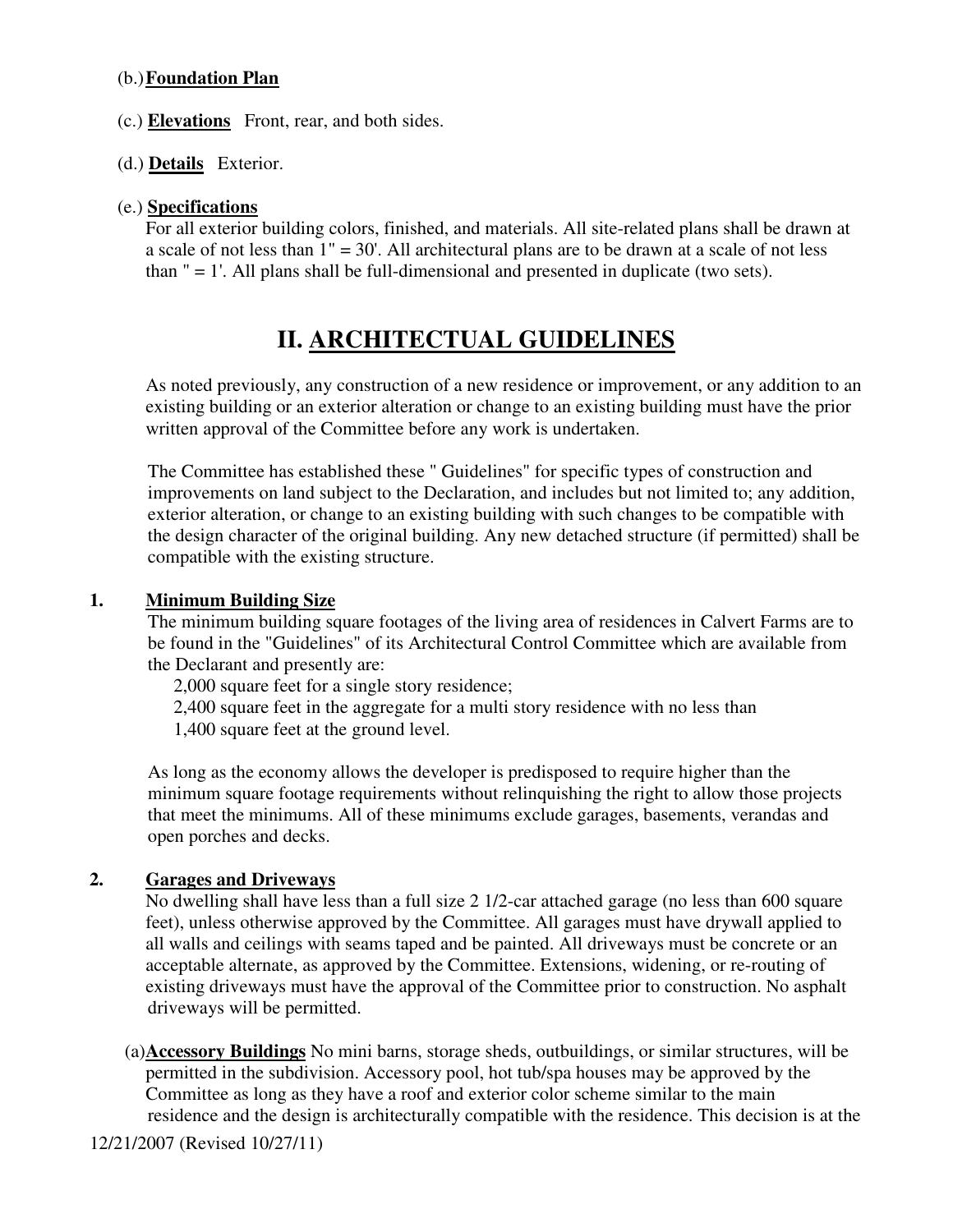sole discretion of the ACC.

#### **3. Foundations**

All dwellings shall have a crawl space or basement style foundation: No concrete slab or wood foundations are allowed.

Builder /owner acknowledge that a "Minimum Flood Protection Grade" (MFPG) is shown on the recorded plat for some lots. This MFPG must be maintained and have the elevation certified by a firm selected by the Developer before Johnson County will issue the Occupancy Permit. This certification must be done BEFORE requesting a "Final" inspection.

#### **4. Sump Pump Discharge**

All lots are to have a designated discharge location for the residences sump pump to outlet and discharge. This location will be provided by the developer or can be located on the approved construction plans on file with the Johnson County Planning Department. It is mandatory that any one constructing a residence in Calvert Farms locate and discharge their sump pumps at this designated location.

#### **5. Sidewalks**

The owner/builder is responsible for providing all sidewalks on subject lot as shown on the submitted and approved plot plan. Sidewalks shall be 4' wide concrete with broom finish, tooled edges, and expansion joints placed against driveways and previously poured sidewalks. Plans are available from the Committee upon request.

#### **6. Roof Pitch and Shingles**

The minimum roof pitch shall be 8/12 unless architectural design requires less and such design is approved by the Committee as part of the approval process.

 All shingles must be a minimum 30 year warranty dimensional shingle and must be as approved by the committee during the application process.

 All homes primary rooflines shall have overhangs and eaves on all sides. Dormers or other architectural details, if deemed to be architecturally enhancing by the committee may be excluded from the overhang requirement.

#### **7. Exterior Appearance**

All homes built in the subdivision of a single story shall have a one hundred (100%) per cent exterior wall finish of brick, stone, EIFS (e.g. Dryvit ) or other masonry product exclusive of windows, doors, porches, dormers, trim and gable areas. Those homes of greater that one story shall have the same exterior wall requirement on the first level as single story homes, but in addition to the masonry products permitted on the first floor those floors above the first floor will permitted to have wood and/or approved masonry type wall board (e.g. hardy plank).

 All windows and frames must be of wood construction but may be covered with aluminum or vinyl cladding.

No aluminum or vinyl siding will be allowed on any dwelling. Gutter boards, belt boards, soffits and porch ceilings and porch beams may be covered in aluminum.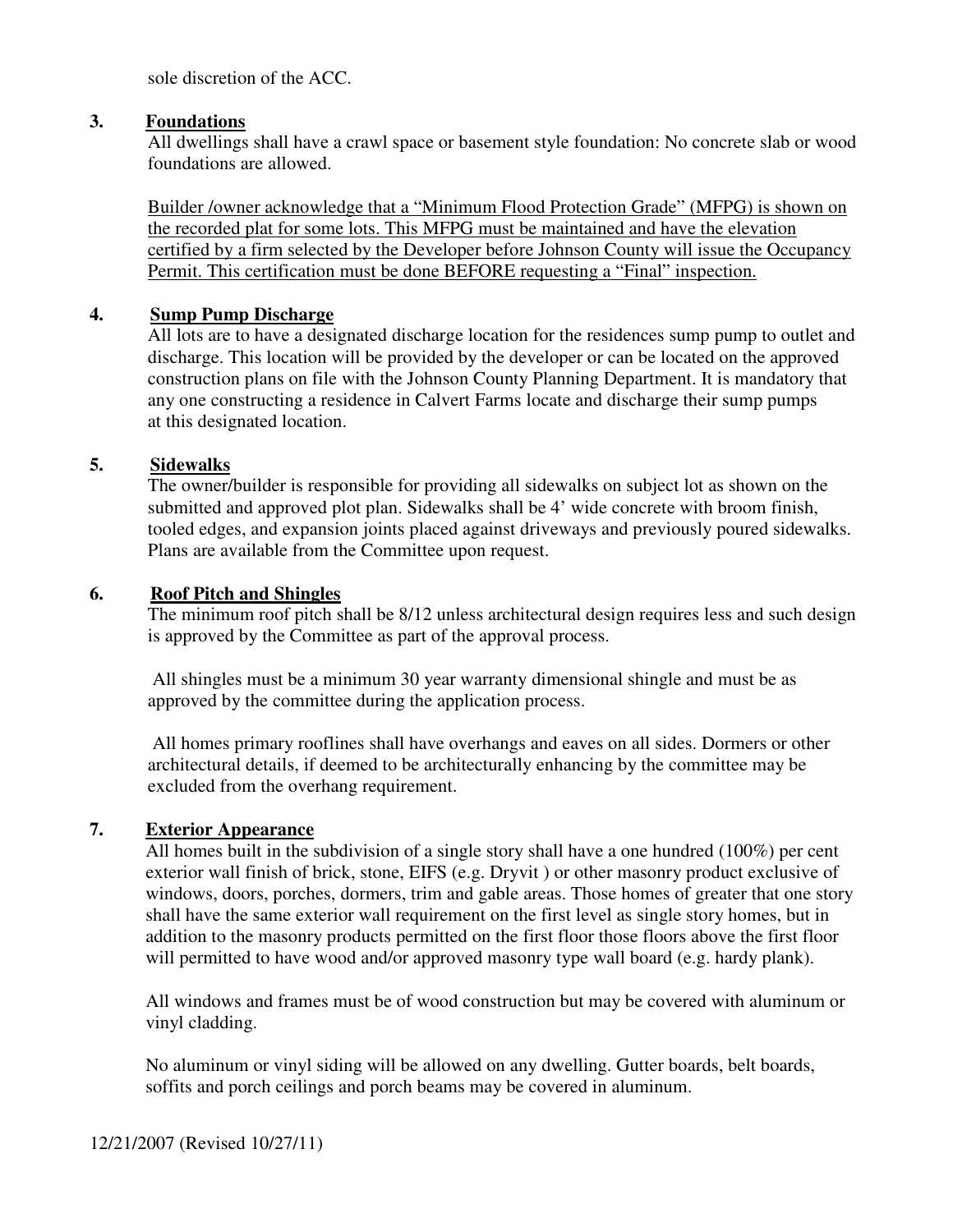Chimneys for all fireplaces must have a 100% masonry veneer.

All vents over four (4) feet in height from its penetration of the roof shall be enclosed in a flue chase. The type of material and design must be approved by a member of the Architectural Review Committee. It must in general be similar to the materials around it on the house.

#### **8. Prohibition of Used Structures**

All structures constructed or placed on any Lot shall be constructed with substantially all new materials, and no used structures shall be relocated or placed on any such Lot.

#### **9. Fences, Walls, and Screening**

No fence or screen will be approved if its installation will obstruct necessary site lines for vehicular traffic. No dog runs or animal pens shall be permitted. Undue obstruction of view or other amenities from adjoining properties will be taken into consideration by the Committee when reviewing for approval. Fences in general shall not be located any closer to the front of the home than the rear foundation line of home. In the instance of a corner lot no fence shall be approved that is any closer to the street than the building setback line as shown on the recorded plat. The committee may limit or mandate the amount of yard that may be fenced. The Committee shall have the right to require additional landscaping on the exterior side of all fencing in a lot (i.e., on the sides of such fencing facing away from the house on such lot). Fences may be privately installed, but must be constructed to professional levels of quality. Any approval does not exclude the requirement in the law to avoid an attractive nuisance.

#### (a.)**Height Restriction** (Revised)

Except as otherwise provided herein, the Committee, shall approve fences up to four (4) feet in height, which otherwise meet these guidelines. The Committee may consider a variance in this height limit where unique circumstances exist. Fences enclosing swimming pools and the immediate areas around swimming pools of a height that complies with state and or local ordinance requirements will be permitted.

#### (b.) **Materials and Finish**

(1.) Only fencing with the appearance of wrought iron will be approved, at the sole discretion of the Committee, if it is located in an area where the environmental or visual integrity of the community is not lessened, and subject to the Committee's right to require landscaping on the exterior sides thereof.

(2) Fencing is to be constructed or wrought iron or aluminum. The committee will not approve any application for installation of wood, vinyl or chain link fencing.

- (3) All fencing or screening shall have both sides finished.
- (4) Walls above grade should be constructed of natural stone, masonry, or attractive timber. (Railroad ties, or rough timbers will not be allowed.)
- (5.) In no way shall walls or fences alter or interfere with the approved drainage plans .
- (6.) Retaining walls must be architecturally compatible with the exterior of the home (i.e., stone, brick, or milled timber). Railroad tie retaining walls or rough sawn timbers will not be allowed.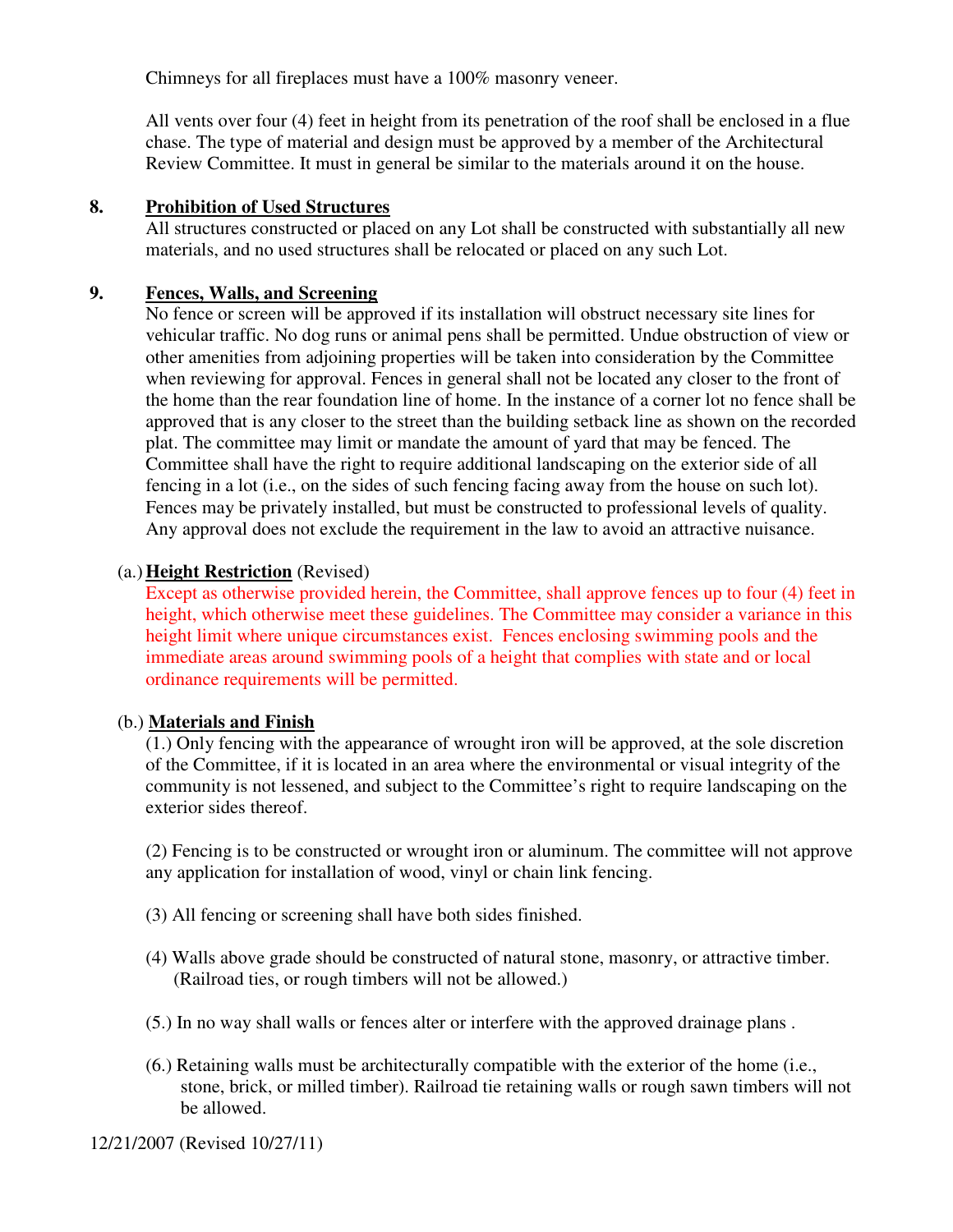#### **10. Landscape Materials and Requirements** (Revised)

All Dwelling Units are required to have a minimum planting of shrubs and trees. All trees and shrubs are to be located outside of the street right of way. The approved landscape plan must be completed as soon as possible after completion of the Dwelling Unit, weather permitting, or unless an extension is granted by the Committee.

The committee shall at their sole discretion interpret these guidelines so as corner lots are to have two fronts and side yards.

The minimum shrubbery requirement includes:

(a.) 10 shrubs with 18 to 24" spread.

 $(b.) 6$  shrubs 3-4' in height.

(c.) 5 flowering plants.

The minimum shrubbery requirement applies as well as the additional requirement of four (4) 2"caliper trees one of which is to be of a flowering species and additionally three (3) conifer trees 6'-8'in height.

 No Owner shall be allowed to plant trees, landscape or do any gardening in any of the Common Landscape Areas, except with express permission from the Board. Each Lot Owner shall provide reasonable landscaping on his Lot including, at a minimum, suitable foundation landscaping. All landscaping plans are subject to Committee approval in accordance with the guidelines and procedures promulgated by the Committee. The Committee may, in its discretion, modify such plans to promote the integrity and the aesthetic appearances of this subdivision. Finished grading of all yards must be completed within 15 days after the dwelling is constructed, weather permitting, and all yards must be seeded or sodded with grass within ten days after the completion of finish grading, weather permitting. Trees provided by Declarant, if any, will be protected by Owner during construction and replaced within-30 days if damaged or if a tree dies on Owner Lot.

#### **11. Lawns and Maintenance** (Revised)

All yard areas are to be seeded with a good quality grade of seed as the minimum requirement. All established lawns are required to be fertilized and weeded as necessary to ensure a maintained appearance at all times. Seeding or sodding of lots is permitted.

#### **12. Play Equipment** (Revised)

Children's play equipment, such as sandboxes, swings, slides, and non permanent tents, shall not require approval by the Committee provided such equipment is no more than six (6) feet high and is maintained by the Owner in good repair (including painting). Swing sets of metal or aluminum tube or pipe construction are not permitted.

#### **13. Swimming Pools**

Swimming Pools must have the approval of the Committee before any work is undertaken. No above ground swimming pools shall be allowed, provided nothing herein shall preclude installation and use of hot tubs, spas, Jacuzzis or similar apparatus with prior approval of the Committee. Permanent backyard pools will be approved by the Committee only after careful consideration of the potential effect of such a pool in neighboring properties. An application for the construction of a swimming pool will not be considered unless the application is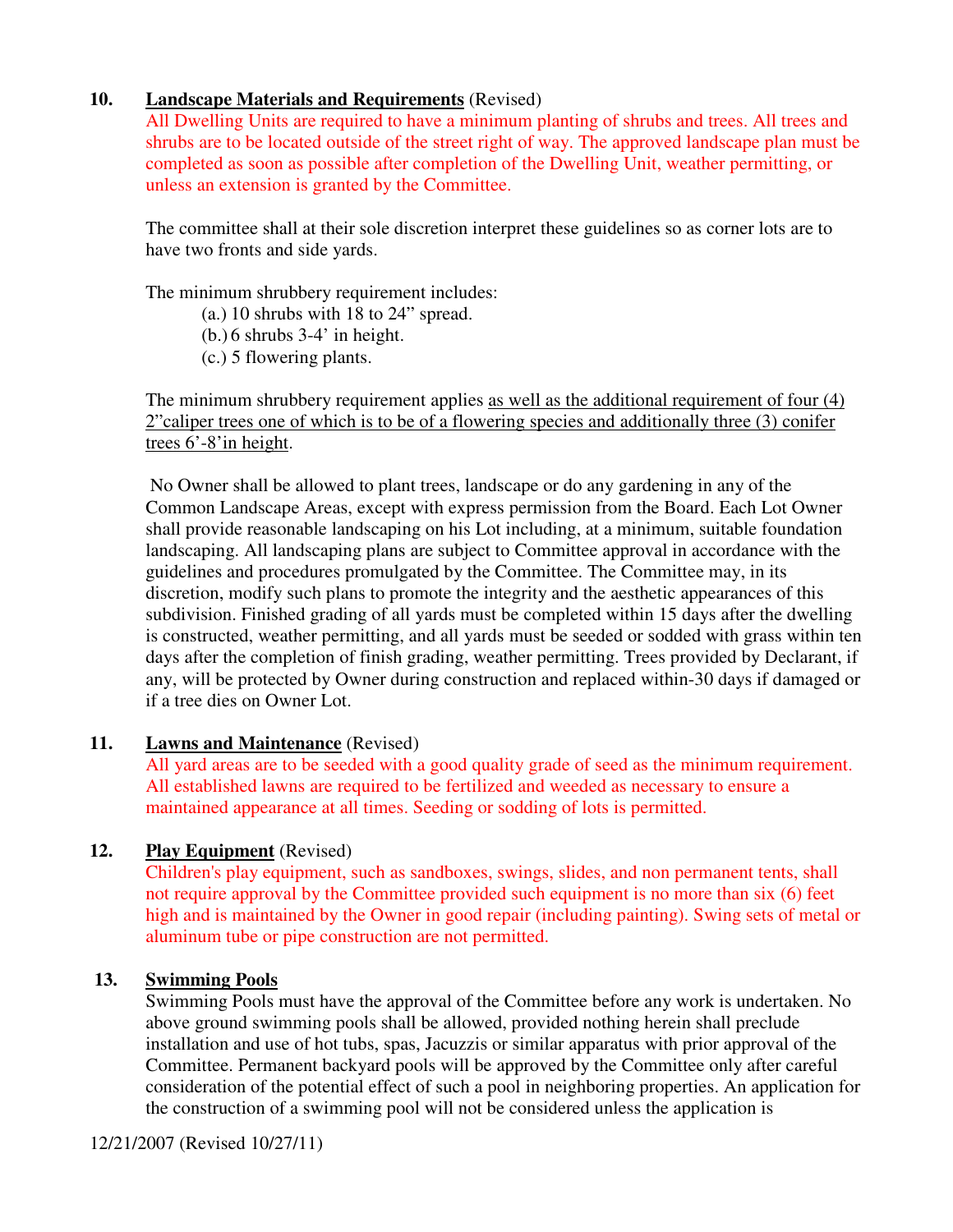accompanied by an application for acceptable fence or other safety protection and landscape design approval. The design of such fence shall conform to county or municipal regulations for such fencing. Use of plantings in the vicinity of the proposed pool may be required to soften the effect of sound and required pool fencing, on adjacent properties.

#### **14. Tennis Courts, Racquetball Courts, Paddle Ball Courts, Basketball Goals, Etc.**

Tennis courts, racquetball courts, paddle ball courts, squash courts, basketball courts, proposed lighting for any such area and other recreational or sporting facilities will be approved by the Committee only after thorough consideration of the potential effect of such a structure on the property and it's effect on neighboring properties. The Committee will not approve non-baffled lighted courts or facilities. An application for the construction of any such facility will not be considered unless the application is accompanied by an application for an acceptable fence and landscape design approval. It is recommended by the Committee that any such fencing be of an open composition in order to blend in with the surrounding properties and soften the effect on adjacent properties.

All basketball backboards or any other fixed game and play structures shall be located behind the front foundation line of the main structure and within Lot set-back lines unless otherwise approved by the Committee. The Committee must approve the location and type of basketball goals. No moveable/ portable basketball systems will be allowed. All mounting posts for the basketball goals shall be black and have a permanent in ground mounting system. Backboards of all basketball goals shall be a translucent acrylic material. All poles shall be permanently mounted in the ground, no moveable posts shall be allowed. The Committee reserves the right to approve or disapprove the location of all basketball goals. No basketball goals shall in any way be attached to the residence. In no way shall the basketball backboard or play structure be attached to the residence.

An application for the construction of any such facility will not be considered unless the application is accompanied by a drawing seeking approval of an acceptable fencing and landscape design.

#### **15. Clothesline, Garbage Container, Tanks, Etc.**

All clothes, sheets, blankets, rugs, laundry clotheslines, garbage container, mechanical equipment (except a/c and heat pump units), and other similar items on Lots shall be located or screened so as to be concealed from view of neighboring Lots, streets, and property located adjacent to the Lot. Outside clotheslines will not be permitted. Fuel storage tanks will not be allowed. All rubbish, trash, and garbage shall be stored in appropriate containers approved by the Committee hereof and shall regularly be removed from the Properties and shall not be allowed to accumulate thereon. No Owner shall burn or permit burning out-of-doors of garbage or other refuse.

**16 . Artificial Vegetation, Exterior Sculpture, and Similar Items** (Revised)

Lawn structures, sculptures and fountains, taller than 36" must be approved in accordance with Article VIII of this Declaration along with any flags poles, and similar items or features.

**17. Other Exterior Attachments** (Revised)

No Owner shall cause or permit anything to be permanently attached to the outside of their Dwelling Unit, after the original construction, without the prior consent of the Committee if

12/21/2007 (Revised 10/27/11)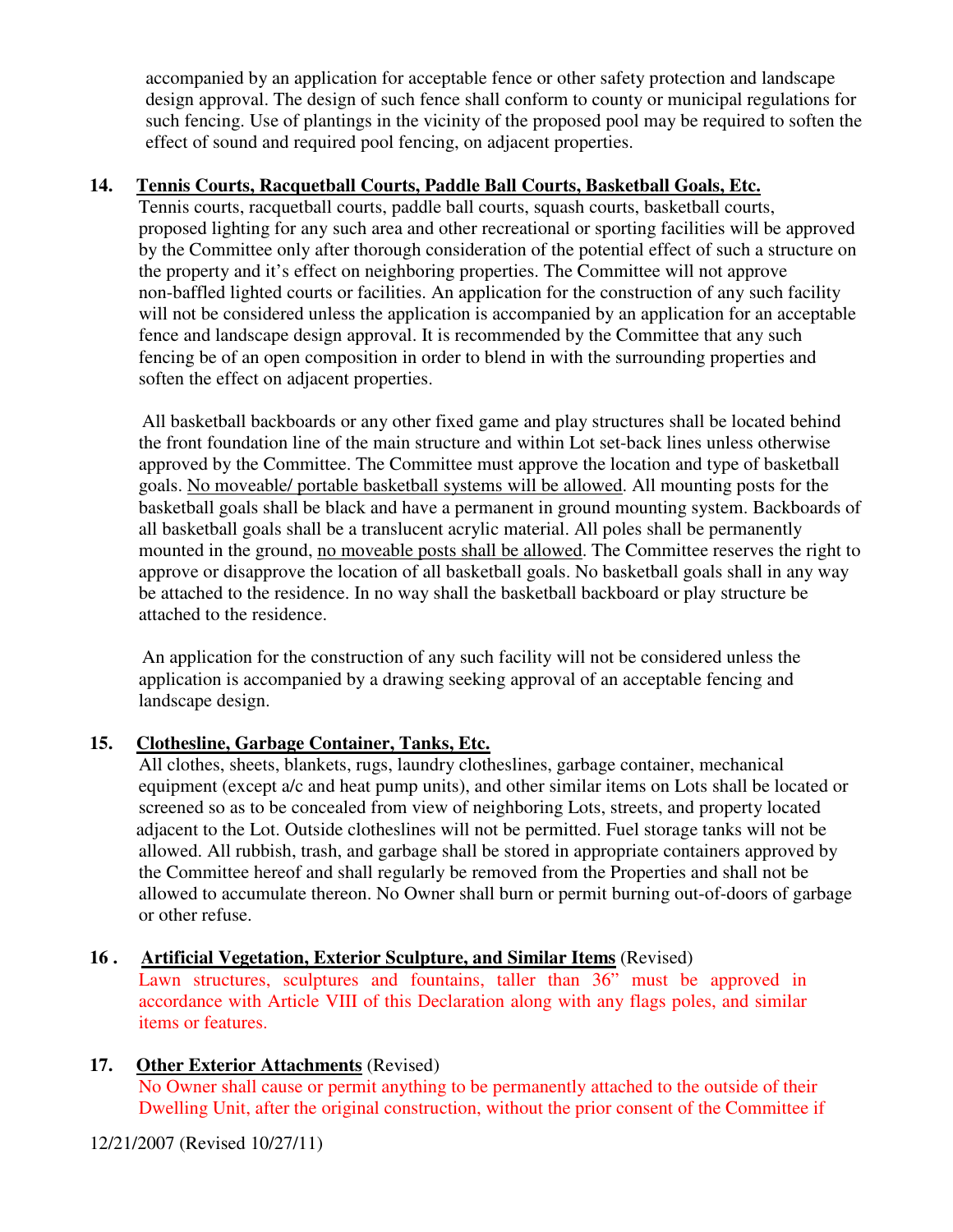larger than 12' x 12' unless otherwise expressly authorized herein, or in any recorded subdivision plat, or by the rules, regulations and guidelines of the Committee.

#### **18. Mailboxes, Address Markers** (Revised)

All mailboxes will be provided by builder or owner and shall be the standard mailbox design, type and color as designated by the Developer. Such mailbox shall be purchased thru a designated third party and shall be installed when possible (in the sole opinion of the Developer).

All homes are to have a stone address marker that is visible from the street. The address marker will be purchased from an approved vendor list so that a standard style will appear throughout the subdivision.

The requirements that all homes have FRONT YARD POST LIGHT & FRONT DOOR THUMB LATCH DOOR KNOBS have been removed.

#### **19. Air Conditioners and Heat Pump Units** (Revised)

All air heating/cooling units or other like utilities that are outside of the residential structure must be located at the side or rear of the home. If the unit is on the side of the home and is visible from the street, than landscaping shall be provided to screen units from view. Thru the wall heat pumps may be permitted, with Committee approval, for enclosed sunroom applications and must be installed on the rear of the sunroom.

#### **20. Exterior Satellite Dishes & Antennas** (Revised)

Satellite dishes larger than twenty-four (24) inches are not permitted. Pole mounted satellite dishes are permitted if located in the rear and along the back of the Dwelling Unit and must be located within 2 feet from the Dwelling Unit.

#### **21. Energy Conservation Equipment**

 No solar energy collector panels or attendant hardware or other energy conservation equipment shall be constructed or installed on any Lot unless it is an integral and harmonious part of the architectural design of a structure, as determined in the sole discretion of the Committee pursuant to Article VIII of this Declaration.

#### **22. Lighting** (Revised)

All security lighting must be approved by the Architectural Control Committee for placement and its effects on surrounding property owners. All landscape lighting must also be properly maintained.

#### **23. Private Water Systems**

Private water systems will not be allowed unless the system receives ACC approval and permissible by law.

#### **24. Parking and Prohibited Vehicles**

Vehicles shall be parked only in the garages or in the driveways, if any, serving the Lots. Parking (of automobiles only) is allowed on dedicated streets only when an Owner has a social function, and the invited guests will not be able to park on such Owner's Lot. No overnight parking on streets shall be permitted.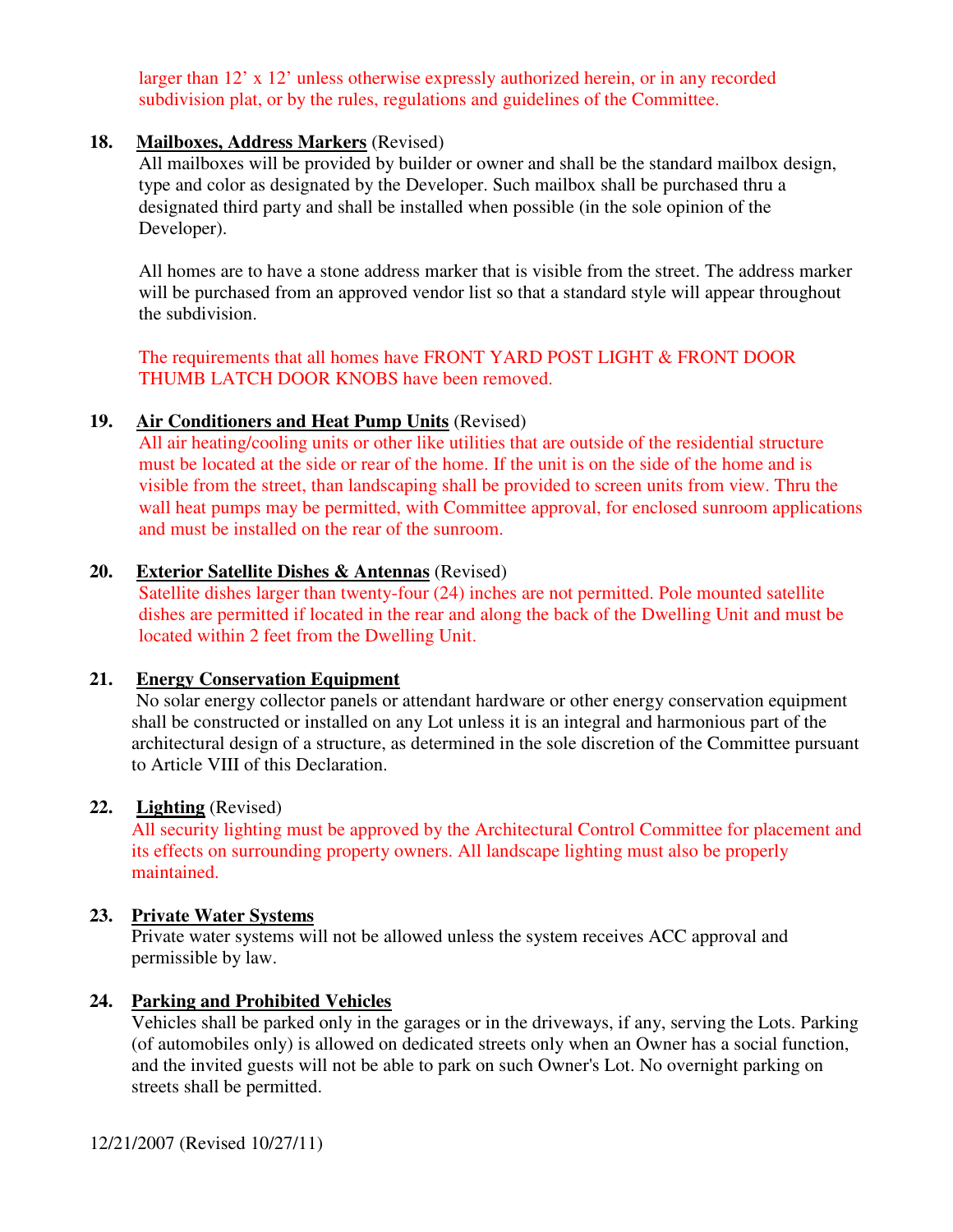#### **25. For Sale Signs** (This Part Has Been Stricken)

#### **26. Diligence in Construction**

Every building whose construction on any Lot is begun shall be completed within a 300 day period after the beginning of such construction unless circumstances beyond the reasonable control of the builder and/or Owner prevent such completion. No improvement which has partially or totally been destroyed by fire or otherwise, shall be allowed to remain in such state for more than three (3) months from the time of such destruction or damage. The Declarant and/or Homeowners Association shall have standing authority to seek an injunction to order the removal of any materials and partially completed structures in violation of this covenant.

#### **27. Miscellaneous**

- (a.) All construction trades performing work on any structure or other improvement on any lot in the property subject to the Declaration will be expected to do their work in a professional manner, and in accordance with all standards published and recognized by the trade councils of their respective industries, and it shall be understood that all work performed on such property shall be of such quality.
- (b.) Neither the developer of the property subject to the Declaration, the Board of Directors or officers nor any member of the Committee, shall at any time have any liability whatsoever to the owner of the lot of such property or to any holder of a building permit for any improvements to be located thereon, nor to any other person for any determination or decision made by the Committee, Board of Directors, or Officers in the exercise of its duties and responsibilities herein or for any actions taken or attempts made by the developer, the Board of Directors, officers or the Committee to enforce compliance.
- (c.) The manufacture's printed instruction and directions for the application or installation of their products shall always constitute the minimum standard for the application or installation of that product.

#### **IF THIS INSTRUMENT IS BEING EXECUTED BY A BUILDER FOR THE PURPOSE OF BUILDING A HOME FOR SALE ("Home"), THEN AS A CONDITION OF SELLING THE ('HOME"), THE BUILDER SHALL HAVE THE BUYER SIGN A COPY OF THESE "GUIDELINES" AND RETURN THEM TO THE COMMITTEE.**

Since the Architectural Control Committee is not comprised of licensed architects or engineers and serves gratuitously for the benefit of the Calvert Farms Community, their approval does not waive the owner (and Builder) from complying in all respects with applicable ordinances, building codes and these "guidelines", nor is the Committee responsible for any ongoing inspections to assure compliance.

### *The Calvert Farms Architectural Control Committee reserves the right to change or modify this form as it deems necessary.*